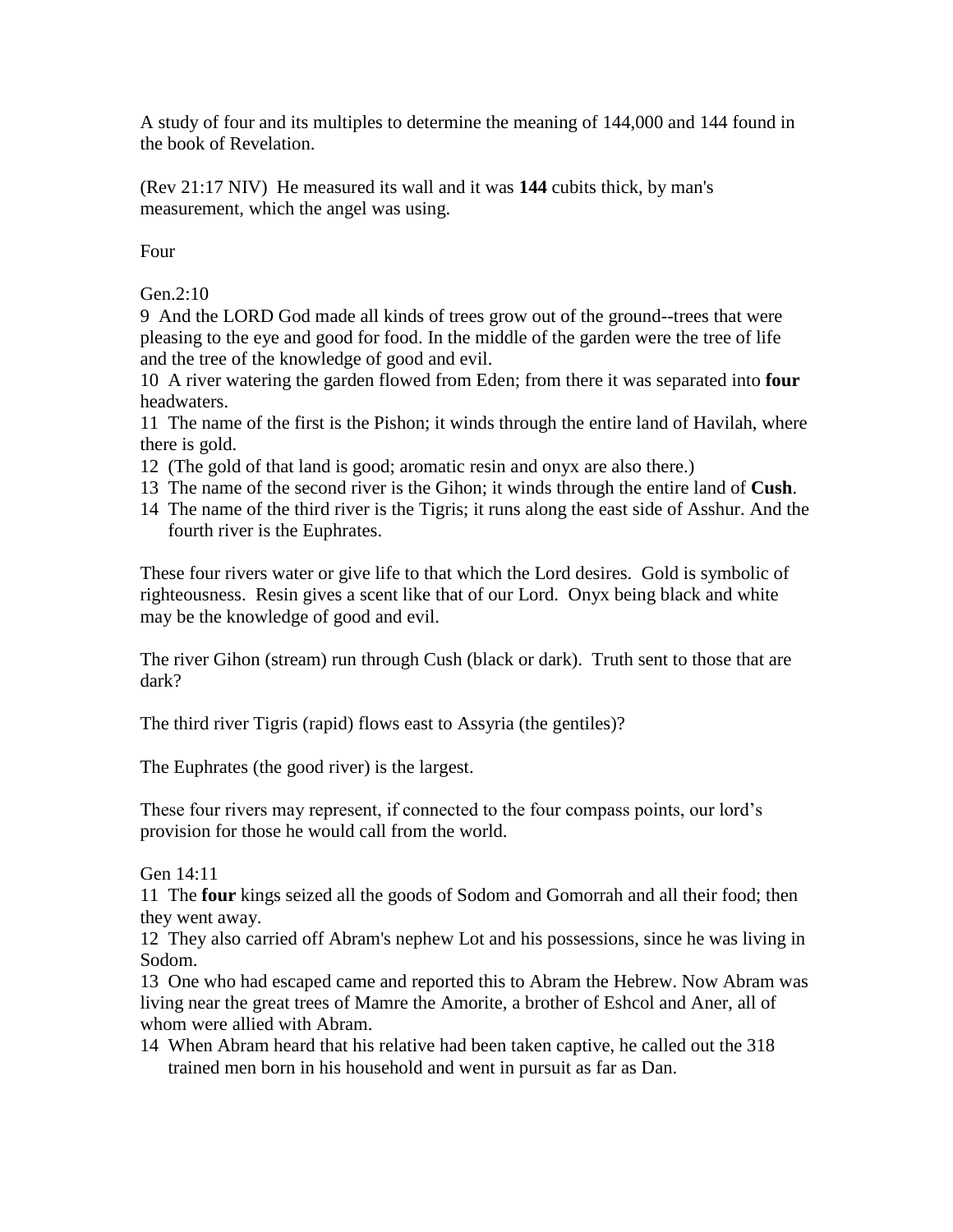Above four is connected with leadership and loss. They might represent Gentiles of the world under the headship of Satan taking away from those of the Lord. These force those of the Lord to learn how to fight to retain their inheritance in the Lord.

EZE 10:14 Each one had four faces: the first face was the face of a cherub, the second face the face of a man, the third the face of a lion, and the fourth the face of an eagle.

Four aspects of Christ who redeems those of the world marked with four. These four look to the four ordinal compass points. They are concerned with cleansing as well as promoting the four aspects of Christ to a dying world.

## Gen. 15:13

10 Abram brought all these to him, cut them in two and arranged the halves opposite each other; the birds, however, he did not cut in half.

11 Then birds of prey came down on the carcasses, but Abram drove them away. 12 As the sun was setting, Abram fell into a deep sleep, and a thick and dreadful darkness came over him.

13 Then the LORD said to him, "Know for certain that your descendants will be strangers in a country not their own, and they will be enslaved and mistreated **four** hundred years.

Where there is a carcass there they will gather. Christ on the cross, sealed the deal when he bought back the bride. They will gather around the bride when she buys back the nations. The cost to be bought out of bondage of the world?

Gen. 23:11

11 "No, my lord," he said. "Listen to me; I give you the field, and I give you the cave that is in it. I give it to you in the presence of my people. Bury your dead."

12 Again Abraham bowed down before the people of the land

13 and he said to Ephron in their hearing, "Listen to me, if you will. I will pay the price of the field. Accept it from me so I can bury my dead there."

14 Ephron answered Abraham,

15 "Listen to me, my lord; the land is worth **four hundred** shekels of **silver**, but what is that between me and you? Bury your dead."

16 Abraham agreed to Ephron's terms and weighed out for him the price he had named in the hearing of the Hittites: **four hundred** shekels of silver, according to the weight current among the merchants.

17 So Ephron's field in Machpelah near Mamre--both the field and the cave in it, and all the trees within the borders of the field--was deeded

18 to Abraham as his property in the presence of all the Hittites who had come to the gate of the city.

19 Afterward Abraham buried his wife Sarah in the cave in the field of Machpelah near Mamre (which is at Hebron) in the land of Canaan.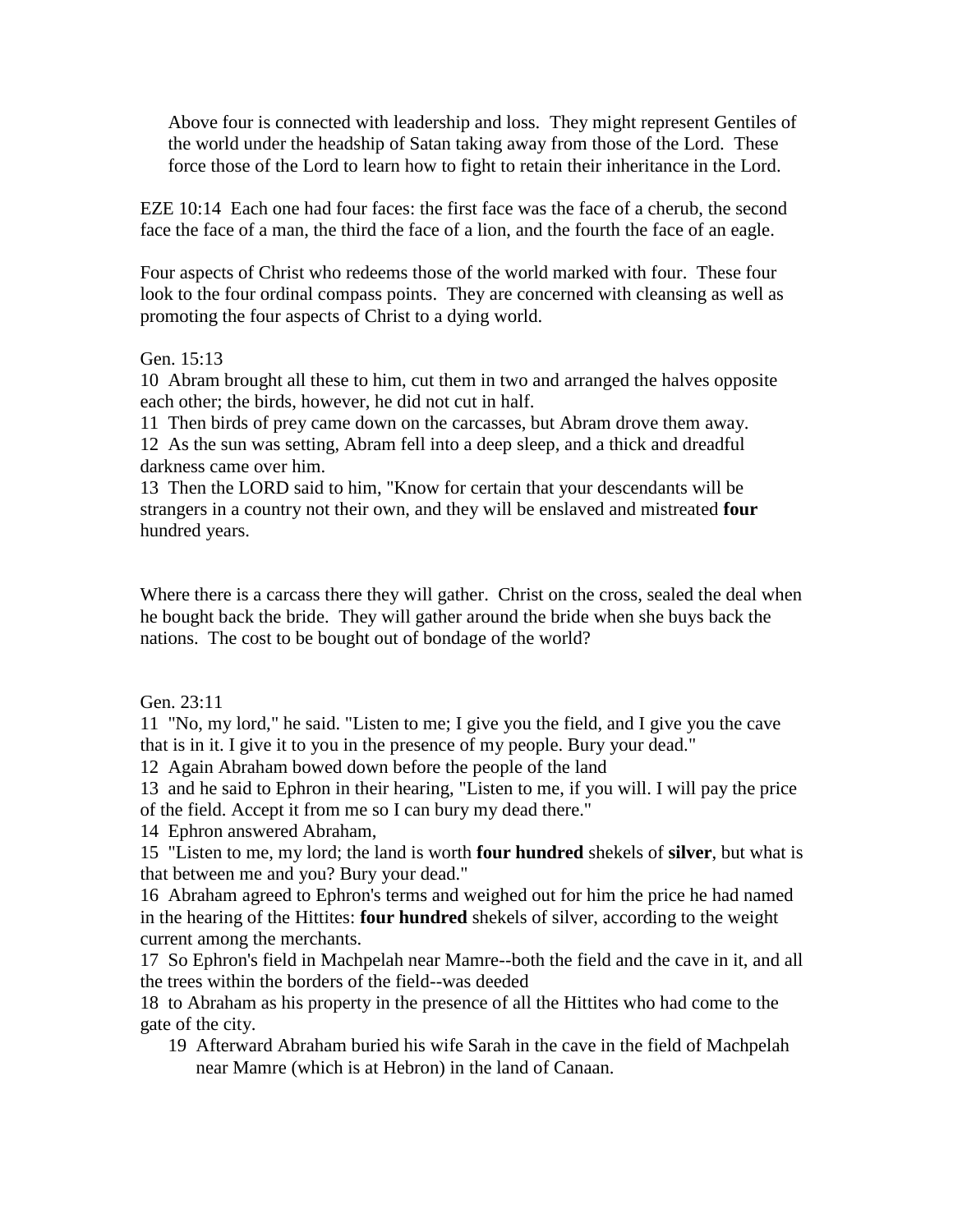Silver and four hundred. Salvation and the worldly men. Payment for salvation from the bondage of the world?

## Gen. 32:6

4 He instructed them: "This is what you are to say to my master Esau: 'Your servant Jacob says, I have been staying with Laban and have remained there till now.

5 I have cattle and donkeys, sheep and goats, menservants and maidservants. Now I am sending this message to my lord, that I may find favor in your eyes.'"

6 When the messengers returned to Jacob, they said, "We went to your brother Esau, and now he is coming to meet you, and **four hundred men** are with him."

7 In great fear and distress Jacob divided the people who were with him into **two** groups, and the flocks and herds and camels as well.

Four hundred always seems to be associated with men who do not know the Lord. Two above implies grace is to be given. Jacob does fear the four hundred.

## Exo. 28:17

17 Then mount **four rows** of precious stones on it. In the first row there shall be a ruby, a topaz and a beryl;

18 in the second row a turquoise, a sapphire and an emerald;

19 in the third row a jacinth, an agate and an amethyst;

20 in the fourth row a chrysolite, an onyx and a jasper. Mount them in gold filigree settings.

20 There are to be twelve stones, one for each of the names of the sons of Israel, each engraved like a seal with the name of one of the twelve tribes.

The twelve tribes did camp at the four points of the compass. Perhaps the four rows (those of the unregenerate world) will have righteousness imputed to some of them as the number twelve is also incorporated here. There would be three rows as viewed from the top, three indicates purification or the sanctification process that leads to righteousness.

1CH 12:36 of Asher, those who could go out to war, able to keep battle formation, forty thousand;

\_\_\_\_\_\_\_\_\_\_\_\_\_\_\_\_\_\_\_\_\_\_\_\_\_\_\_\_\_\_\_\_\_\_\_\_\_\_\_\_\_\_\_\_\_\_\_\_\_\_\_\_\_\_\_\_\_\_\_\_\_\_\_\_\_\_\_\_\_\_\_

Four gospels four aspects of Christ who provides the living water that restores those fallen people called out of the world.

Four heads of the cherubim in Revelation; These are used to consecrate.

## Forty

GE 7:4 "For after seven more days I will cause it to rain on the earth **forty days and forty nights**, and I will **destroy** from the face of the earth all living things that I have made."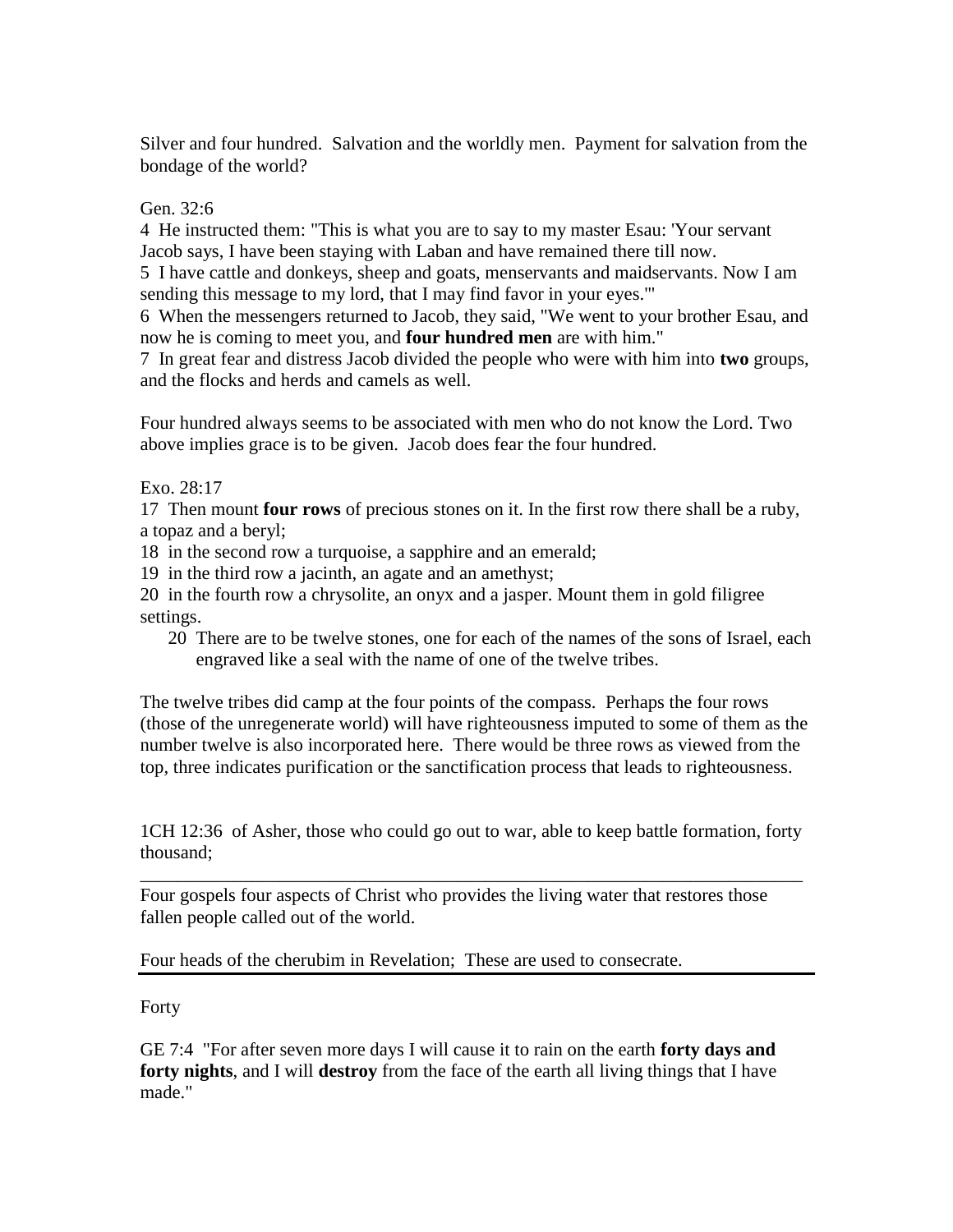A time period related to destruction of uncleanness. Seven denotes a time of preparation to complete a matter. After the seven days of the tribulation period our Lord will totally destroy the abomination that causes desolation. The double portion rains will also be given the bride.

GE 50:3 **Forty days** were required for him, for such are the days required for those who are **embalmed**; and the Egyptians mourned for him seventy days.

Time period to preserve for posterity.

EX 16:35 And the children of Israel ate manna **forty years**, until they came to an inhabited land; they ate manna until they came to the border of the land of Canaan.

A time when provision for sustenance was made until they reached a place of warfare. A time period for maturing until they were made ready for warfare. Until things of the world were replaced with things of God. The desert is a place for testing and trials for those the Lord would call to himself. A place where weaknesses are revealed to the believer.

EX 24:18 So Moses went into the midst of the cloud and went up into the mountain. And Moses was on the mountain **forty days and forty nights.**

A time period for Moses to receive the Ten Commandments for the people that had been delivered from the bondage of Pharaoh or from the world. These commandments were to be the basic form by which the people should live.

EX 26:19 "You shall make **forty sockets of silver** under the twenty boards: two sockets under each of the boards for its two tenons.

Here we have forty, which usually indicates a time period, associated with silver (salvation). This time period for salvation is then linked to the number twenty which means intercessory prayer for mercy leading to salvation. Two indicates the grace that is to be given to accomplish this. If both walls are included than there would be a total of eighty sockets of silver. Eighty in scripture is synonymous with our Savior. The entire tabernacle would rest on this one act of His.

NU 13:25 And they returned from spying out the land after forty days.

A time period sufficient for the Lord's men to examine the land that they would fight for.

NU 14:33 'And your sons shall be shepherds in the wilderness forty years, and bear the brunt of your infidelity, until your carcasses are consumed in the wilderness.

Time period for punishment of those that are disobedient. Time to bear their guilt.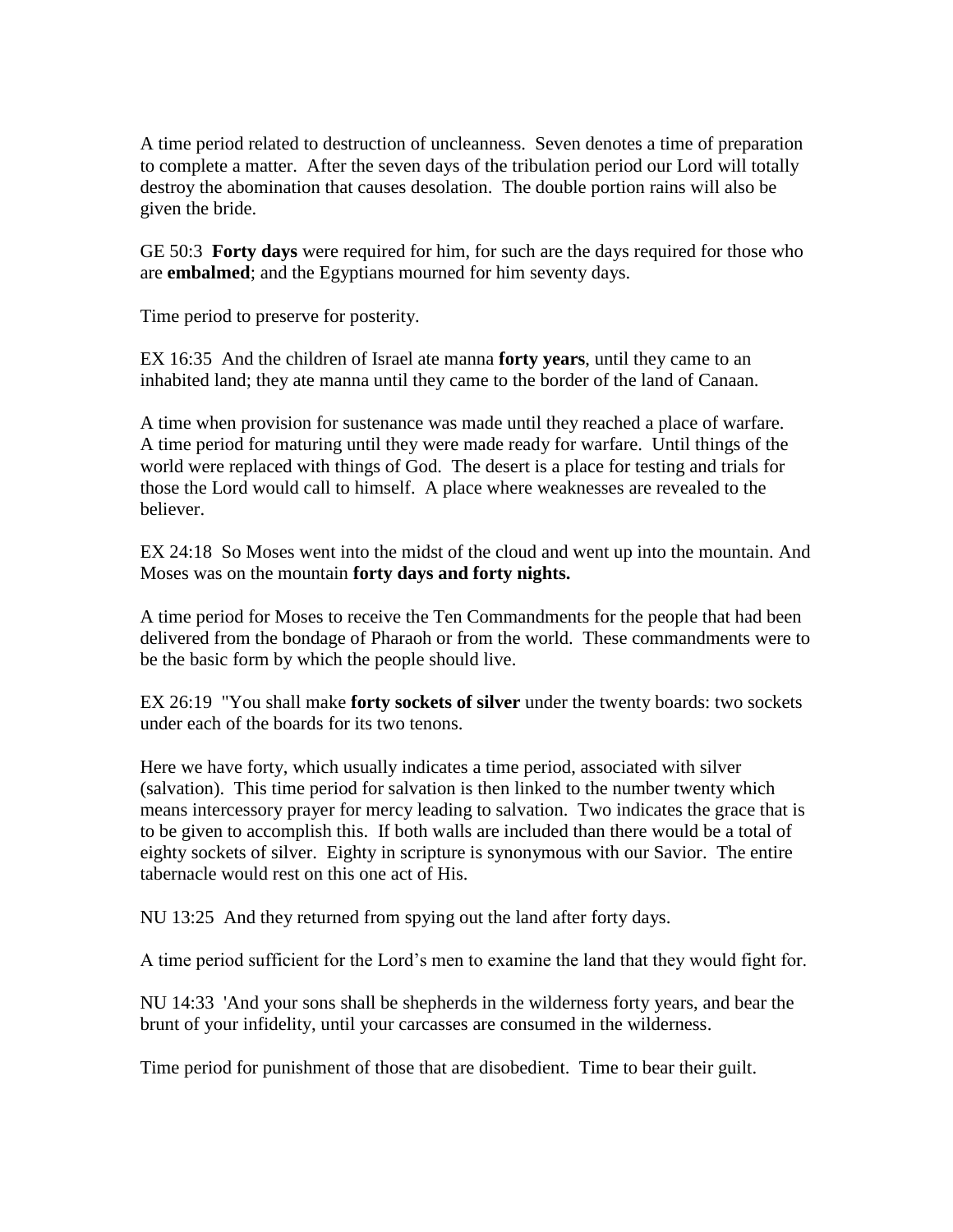NU 32:13 "So the Lord's anger was aroused against Israel, and He made them wander in the wilderness forty years, until all the generation that had done evil in the sight of the Lord was gone.

Confirmation of the two preceding scriptures.

DE 8:2 "And you shall remember that the Lord your God led you all the way these **forty years** in the wilderness, to humble you and test you, **to know what was in your heart,**  whether you would keep His commandments or not.

He knows what is in our hearts. We do not. This is a time period to look in the mirror and realize our great need.

Time to humble, test, and force each of us to examine our heart.

DE 9:18 "And I fell down before the Lord, as at the first, **forty days and forty nights**; I neither ate bread nor drank water, **because of all your sin** which you committed in doing wickedly in the sight of the Lord, to provoke Him to anger.

Time to intercede and suffer for the sin of those of the world. Time to stand in the gap so that mercy might be given.

DE 9:25 "Thus I prostrated myself before the Lord; forty days and forty nights I kept prostrating myself, because the Lord had said He would destroy you.

Same as preceding.

DE 25:3 "Forty blows he may give him and no more, lest he should exceed this and beat him with many blows above these, and your brother be humiliated in your sight.

Related to limited punishment for sin or what is still of the world within.

JOS 5:6 For the children of Israel walked forty years in the wilderness, till all the people who were men of war, who came out of Egypt, were consumed, because they did not obey the voice of the Lord-to whom the Lord swore that He would not show them the land which the Lord had sworn to their fathers that He would give us, "a land flowing with milk and honey."

Time sufficient to remove all the "chaff" that might interfere with the taking of the land. Time to destroy the "old man of the world within."

JOS 14:7 "I was **forty years** old when Moses the servant of the Lord sent me from Kadesh Barnea to spy out the land, and I brought back word to him as it was in my heart.

Here the number forty is connected with Caleb. Could Caleb have something to do with the removal of the worldly influence from others? He does live 45 years more. This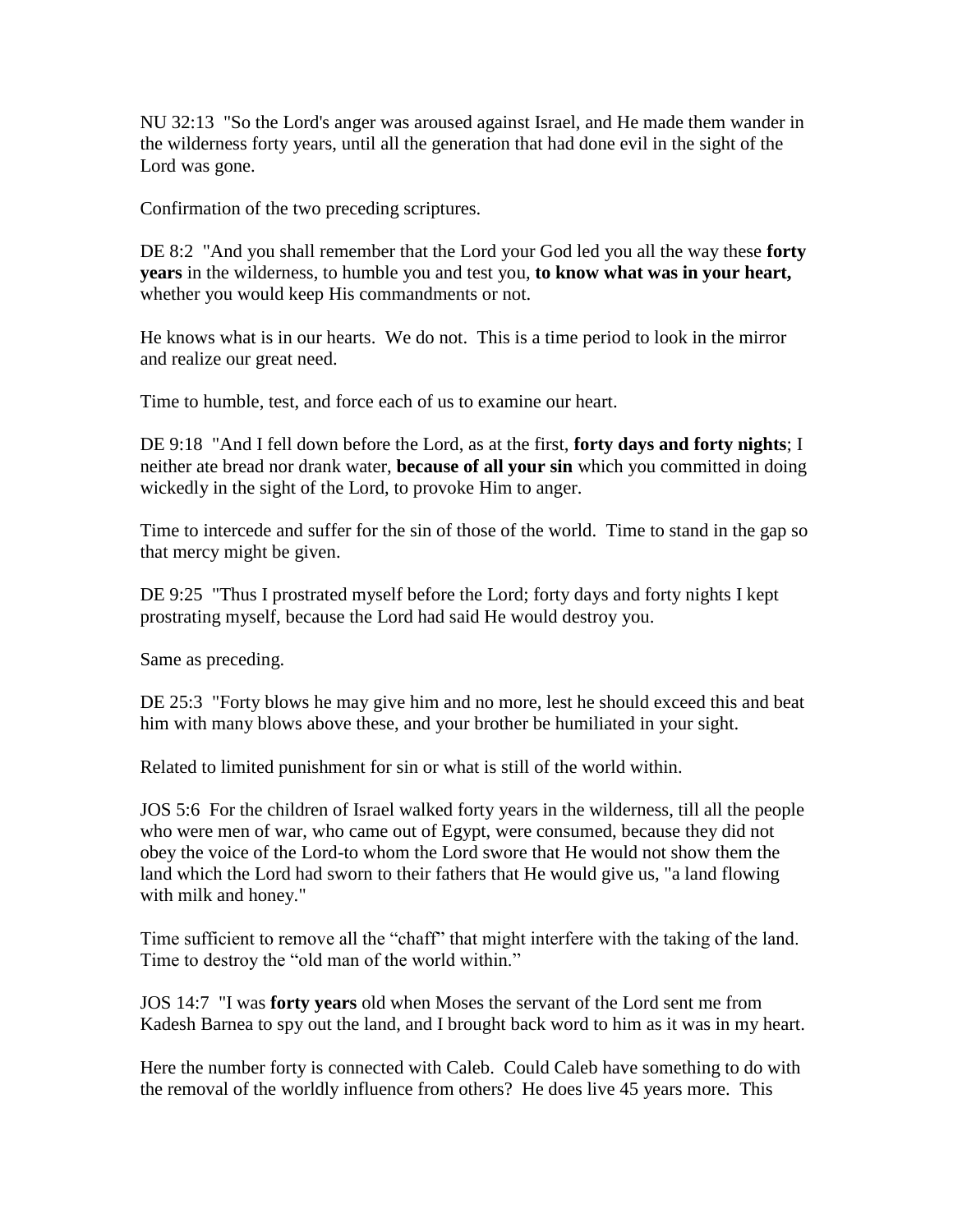could mean uncleanness of the world dealt with. The age of 85 could mean that the uncleanness within him was taken care of by the gift of redemption earned by our Savior.

JUD 5:31 "Thus let all Your enemies perish, O Lord! But let those who love Him be like the sun When it comes out in full strength." So the land had rest for forty years.

When worldly things (men) are destroyed from the Lord's people rest is given.

1SA 4:18 Then it happened, when he made mention of the ark of God, that Eli fell off the seat backward by the side of the gate; and his neck was broken and he died, for the man was old and heavy. And he had judged Israel forty years.

A time period for judgment of worldly values to occur.

1KI 7:38 Then he made ten lavers of bronze; each laver contained forty baths, and each laver was four cubits. On each of the ten carts was a laver.

Above the ten lavers that are used for washing (cleaning sin) contained forty baths. Forty seems to deal with the time to remove sins of the world from worldly men (4).

JOB 42:16 After this Job lived one hundred and forty years, and saw his children and grandchildren for four generations.

Job probably containing a type of the Jewish portion of The Two at the end of the age will deal with the punishment of the world and the refinement of those that belong to the Lord by the blood of Christ (100).

EZE 4:6 "And when you have completed them, lie again on your right side; then you shall bear the iniquity of the house of Judah **forty days**. I have laid on you a day for each year.

Time period to bear iniquity of a worldly group of people. To deal with sin again.

LU 4:2 being tempted for **forty days** by the devil. And in those days He ate nothing, and afterward, when they had ended, He was hungry.

For the rest of us this would bring out our sin to be recognized and repented of. Not so for Christ as he was the sinless Lamb of God.

Four thousand

1SA 4:2 Then the Philistines put themselves in battle array against Israel. And when they joined battle, **Israel was defeated by the Philistines, who killed about four thousand men of the army in the field.**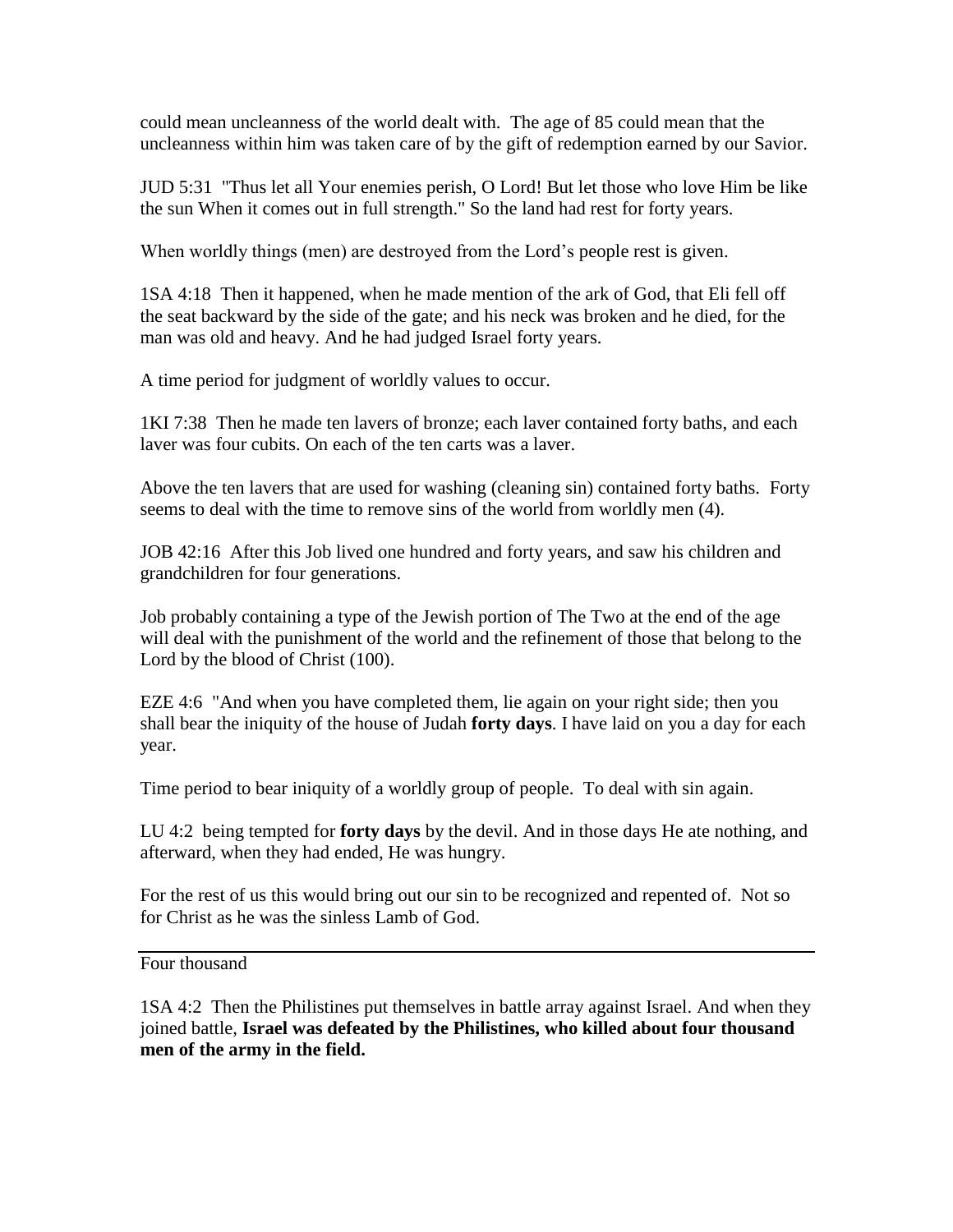Warfare, those filled (Israel) with apostasy are killed. Refining of the rebellious by the world system. Judgment of sin during the last dispensation.

2CH 9:25 Solomon had **four thousand** stalls for horses and chariots, and **twelve**  thousand horsemen whom he stationed in the chariot cities and with the king at Jerusalem.

Solomon (a type of reigning Christ) made room for articles of war. Tools to refine (4000) those that are rebellious and impute righteousness (12000) as directed by the will of the Lord.

MT 15:38 Now those who ate were **four thousand** men, besides women and children.

Rebellious worldly men fed the Word and prepared for redemption.

MT 16:10 "Nor the seven loaves of the four thousand and how many large baskets you took up?

MR 8:19 "When I broke the five loaves for the five thousand, how many baskets full of fragments did you take up?" They said to Him, "Twelve." MR 8:20 "Also, when I broke the seven for the four thousand, how many large baskets full of fragments did you take up?" And they said, "Seven."

At the time of the very end a great salvation is given for those of the nations (world). Let us not leave out the remnant of the Jews. Seven and seven add up to fourteen which is a number that denotes completion of The Two major groups of Christians called out of the world.

The feeding at the beginning of this age and the feeding at the end of this age.

AC 21:38 "Are you not the Egyptian who some time ago stirred up a rebellion and led the **four thousand** assassins out into the wilderness?"

Here the number refers to assassins being lead into the wilderness. Possibly a place for refining. David led his men also into the desert. Rebellion is included here which is a worldly trait. He does use those of the world to render justice.

1CH 23:5 **four thousand** were gatekeepers, and **four thousand** praised the Lord with musical instruments, "which I made," said David, "for giving praise."

These are Jewish temple leaders denoted with the number 4000. These are part of the priesthood of the law. That which renders judgment and justice to those that are rebellious.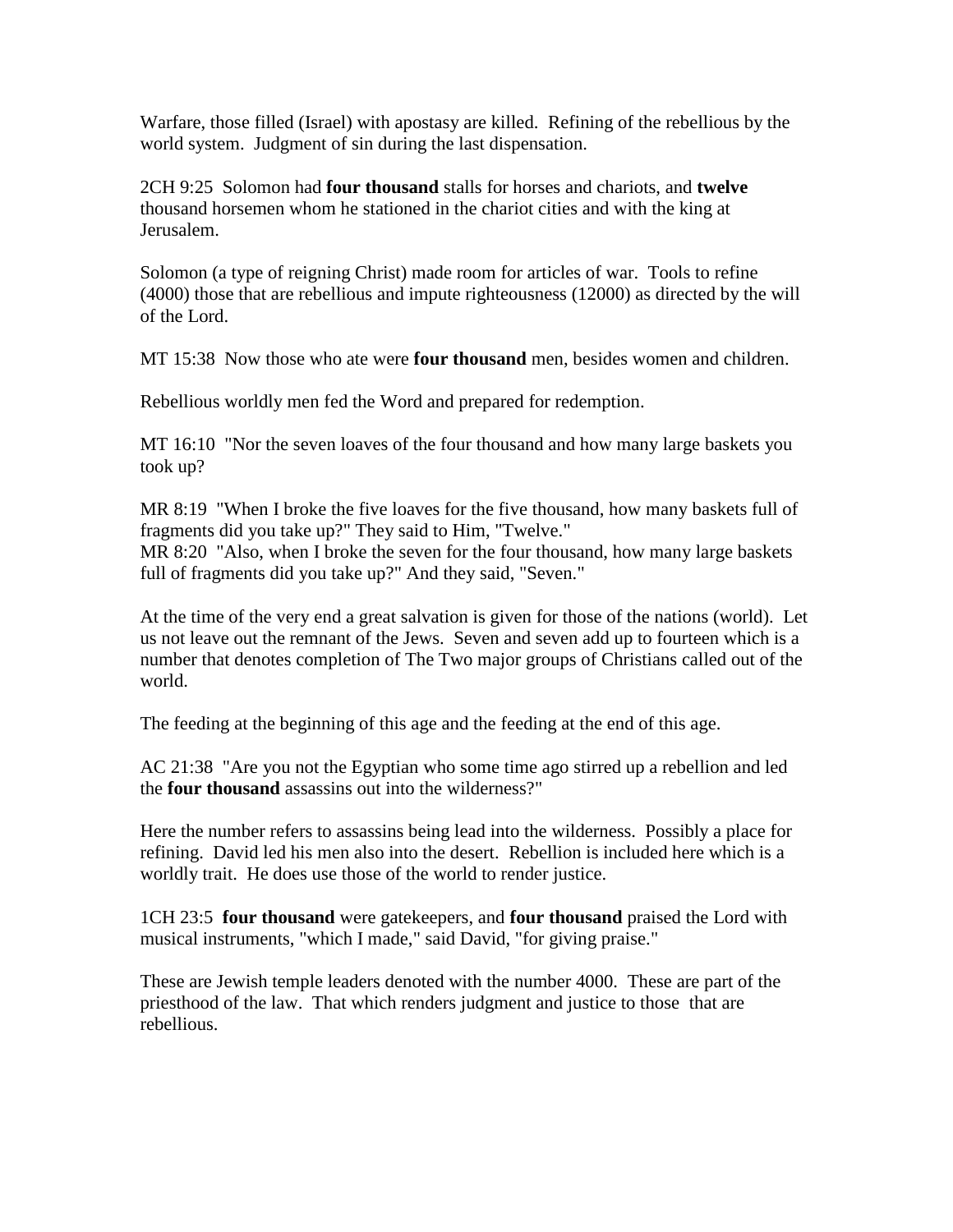JER 52:30 in the twenty-third year of Nebuchadnezzar, Nebuzaradan the captain of the guard carried away captive of the Jews seven hundred and forty-five persons. All the persons were **four thousand six hundred**.

Judgment and justice exerted on those that would hold in bondage by law.

EZE 48:30 "These are the exits of the city. On the north side, measuring **four thousand five hundred** cubits

EZE 48:31 '(the gates of the city shall be named after the tribes of Israel), the three gates northward: one gate for Reuben, one gate for Judah, and one gate for Levi;

EZE 48:32 "on the east side, four thousand five hundred cubits, three gates: one gate for Joseph, one gate for Benjamin, and one gate for Dan;

EZE 48:33 "on the south side, measuring four thousand five hundred cubits, three gates: one gate for Simeon, one gate for Issachar, and one gate for Zebulun;

EZE 48:34 "on the west side, four thousand five hundred cubits with their three gates: one gate for Gad, one gate for Asher, and one gate for Naphtali.

EZE 48:35 "All the way around shall be eighteen thousand cubits; and the name of the city from that day shall be: The Lord Is There."

EZE 48:16 "These shall be its measurements: the north side **four thousand five hundred** cubits, the south side four thousand five hundred, the east side four thousand five hundred, and the west side four thousand five hundred.

Those (500) that would offer up for propitiation for sin (so that sin is judged 4000)) the act of the offering on the cross by Christ.

RE 7:4 And I heard the number of those who were sealed. One hundred and forty-four thousand of all the tribes of the children of Israel were sealed:

144 000 Reading from right to left we get: It is our Lord's will (1000) that certain select men of the world (4) over a time period will have worldly influences removed (judged) (40) through the efficacy of the blood of Christ (100).

RE 21:17 Then he measured its wall: one hundred and forty-four cubits, according to the measure of a man, that is, of an angel.

This wall that is 144 cubits thick is simply made of redeemed worldly men cleansed by the blood of Christ.

\_\_\_\_\_\_\_\_\_\_\_\_\_\_\_\_\_\_\_\_\_\_\_\_\_\_\_\_\_\_\_\_\_\_\_\_\_\_\_\_\_\_\_\_\_\_\_\_\_\_\_\_\_\_\_\_\_\_\_\_\_\_\_\_\_\_\_\_\_\_\_